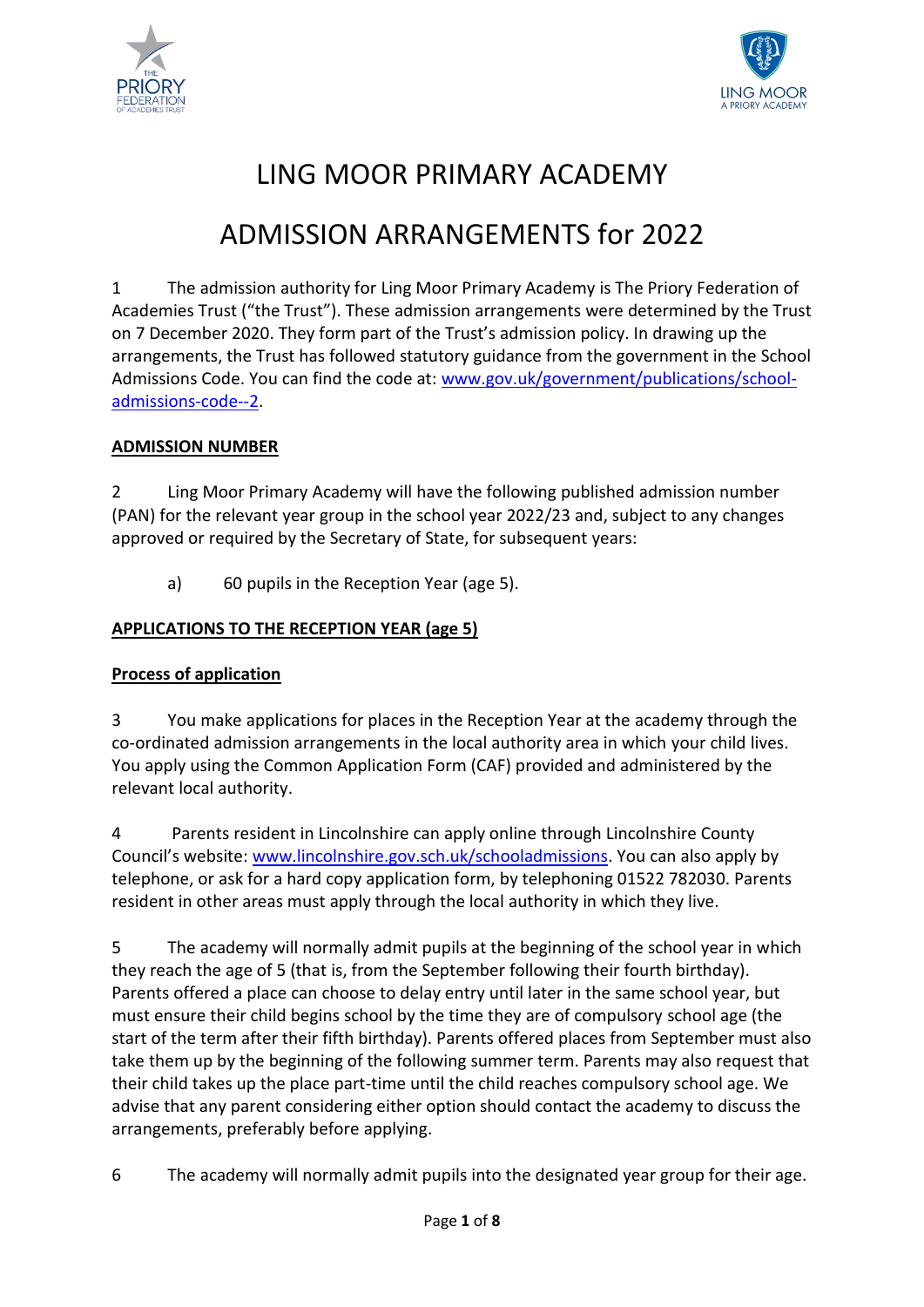



The academy will, however, consider applications from summer-born children (born after 1 April) to begin school in the Reception Year in the following September when they are five, rather than with their designated age group. In addition to completion of the CAF, these applications need to be made in writing, giving one or more reasons for the request. Any parent considering this should contact the academy to discuss the implications of this arrangement before applying. Each application will be dealt with individually to ensure all the circumstances are taken into account when making a decision. In coming to a conclusion, the academy will consider a range of evidence, including that provided by the parent, and take account of:

- the parent's views
- any available information about the child's academic, social and emotional development
- where relevant, their medical history and the views of a medical professional
- whether they have previously been educated out of their normal age group
- any evidence that the child may naturally have fallen into a lower age group if it were not for being born prematurely
- the views of the headteacher.

7 Ling Moor Primary Academy will use the following timetable for applications each year (exact dates within the months may vary from year to year) which, whenever possible, will fit in with the common timetable agreed by the Lincolnshire local authority:

- a) By 1 September Ling Moor Primary Academy will publish in its prospectus information about the arrangements for admission, including oversubscription criteria, for the following September (for example in September 2021 for admission in September 2022). This will include details of open evenings and other opportunities for prospective pupils and their parents to visit the academy.
- b) By the end of November Ling Moor Primary Academy will provide opportunities for parents to visit the academy.
- c) By 15 January parents complete the CAF and return it to the relevant local authority to administer
- d) Between 15 January and 15 April
	- the local authority sends application information to the academy for consideration
	- Ling Moor Primary Academy sends a list of pupils to be offered places by the Trust to local authority.
- e) 16 April the relevant local authority will make the offers of places to parents of pupils joining primary provision on behalf of the Trust, as required by the School Admissions Code.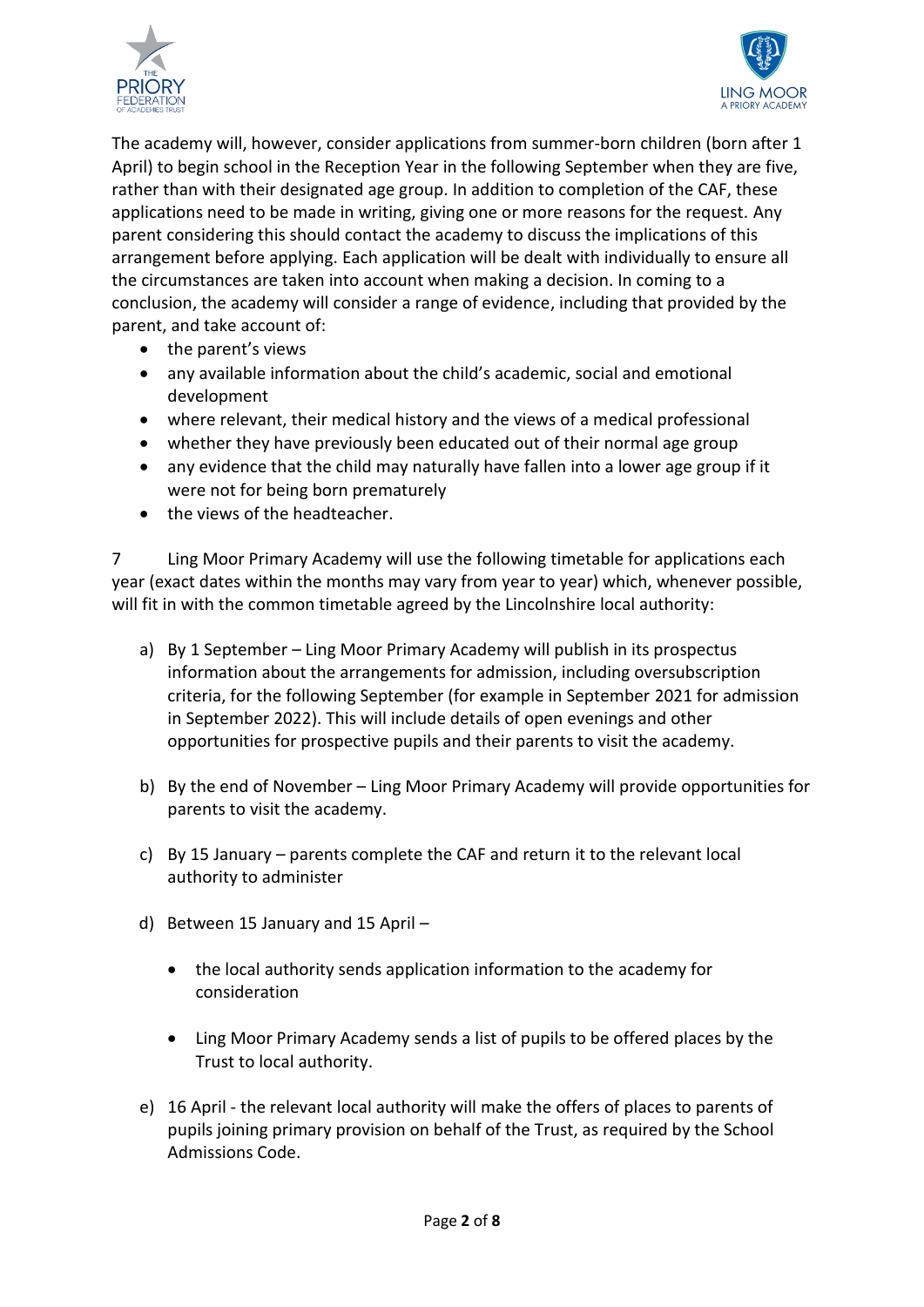



## **Admission criteria for the Reception Year (age 5)**

8 Ling Moor Primary Academy will consider all applications for places at the academy. Where the number of applications is less than or equal to the published admission number, we will offer places to all those who have applied.

9 Where the number of applications is greater than the published admission number, Ling Moor Primary Academy will first accept all pupils with an education, health and care (EHC) plan (as defined in the *Children and Families Act 2014*) that names the academy.

## **Oversubscription criteria for the Reception Year**

10 After the admission of pupils with EHC plans, the academy will consider applications for the remaining places against the criteria set out below.

*The criteria will be applied, in the order in which they are set out. If applying any criterion would result in the year group being oversubscribed, the subsequent criteria will be applied, in order, to decide which applicants will be admitted.*

- a. looked after children, or previously looked after children *(please note the revised definition in paragraph 24 below)*
- b. siblings of pupils who are on the roll of the academy at the time of the application
- c. children of a member of staff of the academy who has been employed at the academy for two or more years at the time of the application, or who has been appointed to a vacant post for which there is a demonstrable skill shortage.
- d. children for whom the academy is the nearest state-funded school to their home address that provides education in this year group, measured by straight-line distance
- e. children who live nearest to the academy measured by the straight-line distance from the Post Office address point of the academy's main entrance to the Post Office address point of the child's home.

*In the event that two or more applicants under criterion 10e live the same straightline distance from the academy, the place or places will be allocated at random by an independent person*

#### **IN-YEAR ADMISSIONS**

11 The academy will consider all applications to year groups in which the academy provides education. If the academy is able to provide a place in a year group without prejudicing the provision of efficient education or the efficient use of resources, then the academy will admit the child. In the event that such an application would cause an infant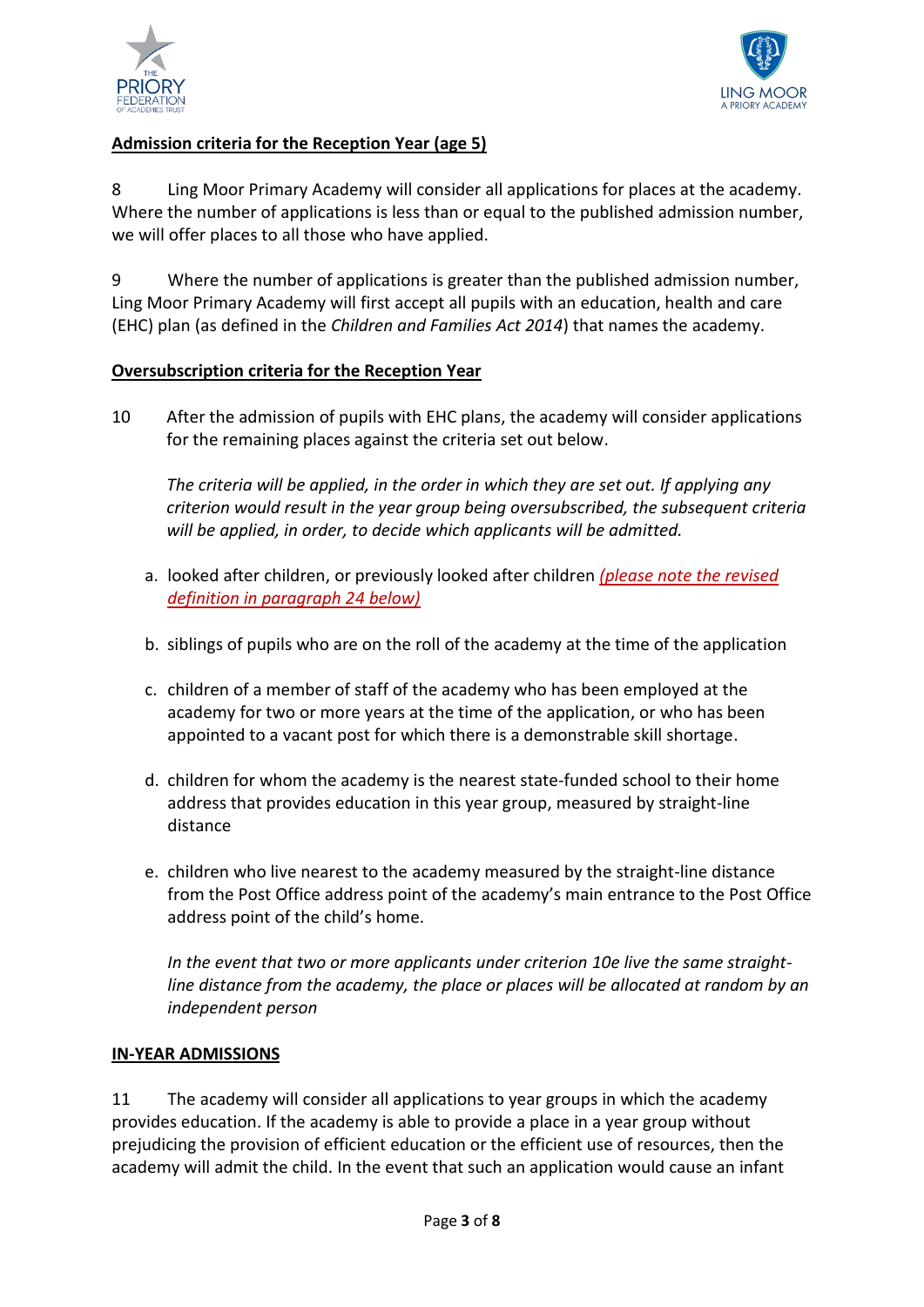



class (Reception Year, Year 1 and Year 2) to be unlawfully large, it may be necessary to refuse a place.

12 If there are more applications than places then the same oversubscription criteria set out for the Reception Year above will be used to decide who should be offered places.

13 You should make in-year applications through Lincolnshire County Council or directly to the academy. You can apply online at [www.lincolnshire.gov.uk/schooladmissions.](http://www.lincolnshire.gov.uk/schooladmissions) You can also apply by telephone, or ask for a hard copy application form, by telephoning 01522 782030.

## **ADMISSION OF PUPILS OUTSIDE THEIR NORMAL AGE GROUP**

14 The academy will normally admit pupils into the designated year group for their age. Parents may seek a place for their child outside their normal age group if, for example, the child is gifted or talented, or has experienced significant problems such as ill health. As well as completion of the CAF, these applications need to be made in writing, giving one or more reasons for the request. Any parent considering this should contact the academy to discuss the implications of this arrangement before applying. Each application for admission outside the normal age group will be dealt with individually to ensure all the circumstances are taken into account when making a decision. In coming to a decision, the academy will consider a range of evidence as set out in the School Admissions Code, including that provided by the parent, and take account of:

- the parent's views
- any available information about the child's academic, social and emotional development
- where relevant, their medical history and the views of a medical professional
- whether they have previously been educated out of their normal age group
- any evidence that the child may naturally have fallen into a lower age group if it were not for being born prematurely
- the views of the headteacher.

## **CHILDREN OF UK MILITARY PERSONNEL**

15 The Trust aims to support the military covenant by removing any disadvantage to UK service personnel (UK Armed Forces) moving to the area or Crown Servants returning from overseas to live in the area by:

- a) processing an application in advance of a move to the area provided it is accompanied by an official letter that declares a relocation date and a Unit address, intended address or quartering address (or the equivalent in the case of Crown Servants returning from overseas)
- b) accepting a Unit postal address, quartering area address or confirmed future residential home address for admissions purposes for a child of service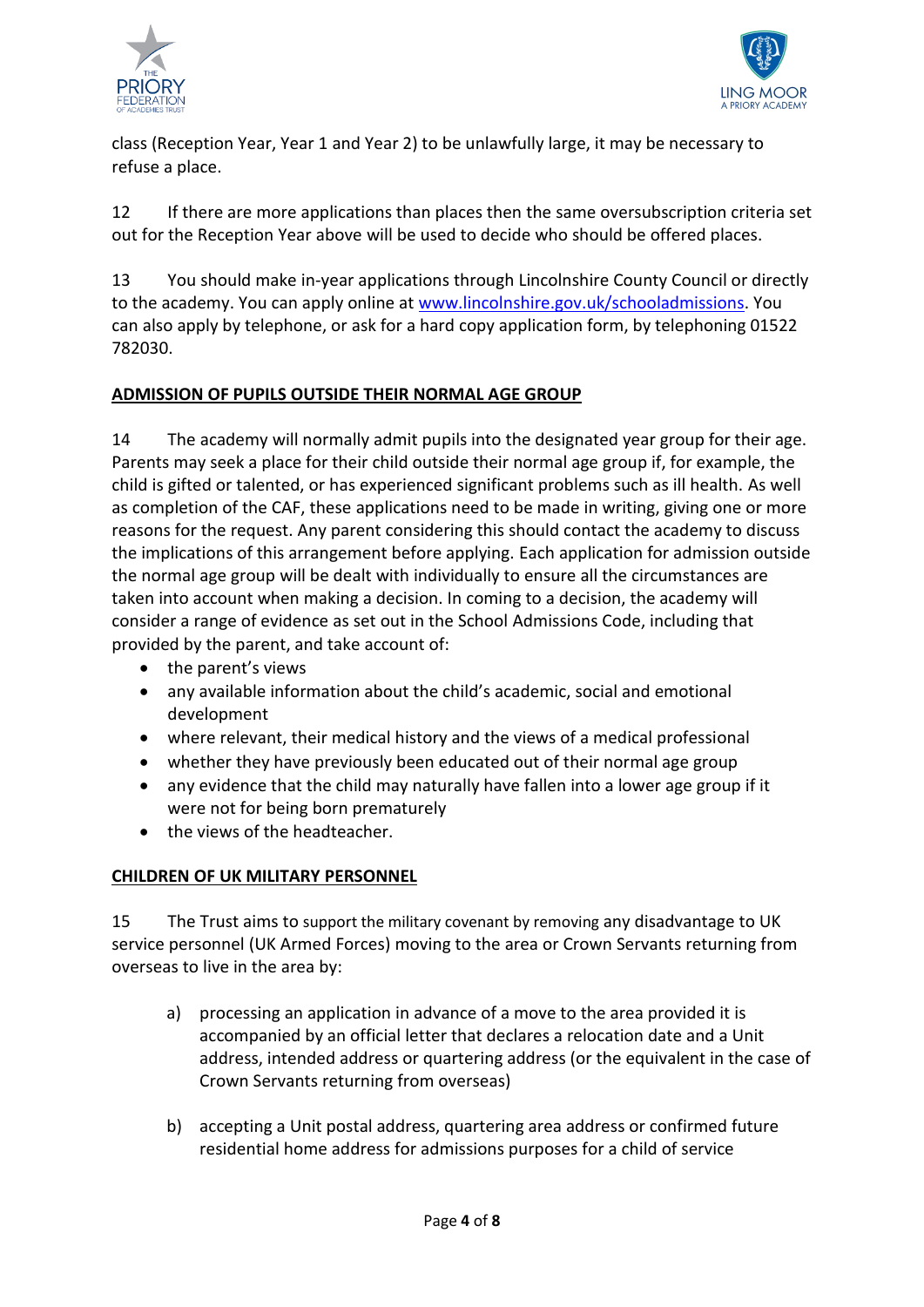



personnel or Crown Servants moving to the area, where the parent requests this.

The Trust will not refuse a service child a place solely because the family does not have an intended address or does not yet live in the area. Evidence of an intended address will be required, such as tenancy agreement or mortgage statement. Please contact the academy for more details.

For late coordinated applications and in-year applications supported by the appropriate military documentation, the Trust will aim to remove any disadvantage to UK service personnel (UK Armed Forces). The Trust will consider whether:

- An application from that address would normally succeed in an oversubscribed year;
- There is any child on the reserve list with higher priority under the oversubscription criteria;
- The prejudice from admitting an extra child would be excessive.

The Trust has discretion to admit above the admission number in these circumstances if it wishes, but is not obliged to do so. If a place is refused, you will be informed of your right of appeal.

## **OPERATION OF WAITING LISTS**

16 The academy will operate a waiting list (sometimes called a reserve list) until 31 December each year for all unsuccessful applicants for each year group in which the academy provides education. A child's position on a waiting list will be determined solely in accordance with the oversubscription criteria set out for the relevant year group above.

17 The waiting list for the normal intake to the Reception Year at the start of the school year is managed by Lincolnshire local authority's School Admissions Team from 16 April until the end of August each year. If we refuse a place at the academy during this period, your child is automatically placed on the waiting list, unless your child has been offered a place in a higher preference school. After the beginning of September each year the waiting list is managed by the academy.

18 Where places become available the academy will allocate places to children on the waiting list in the order determined by the oversubscription criteria, irrespective of the time they have been on the waiting list. Children can move up or down the waiting list because the list will be reordered in accordance with the oversubscription criteria every time there is a new applicant, an applicant's details change or an applicant leaves the waiting list. You will need to inform the academy of your new address and any other new contact details if you move house while on the waiting list.

19 Once the waiting list has closed in each year group on 31 December, you will need to reapply if you wish your child to join the academy at a subsequent point.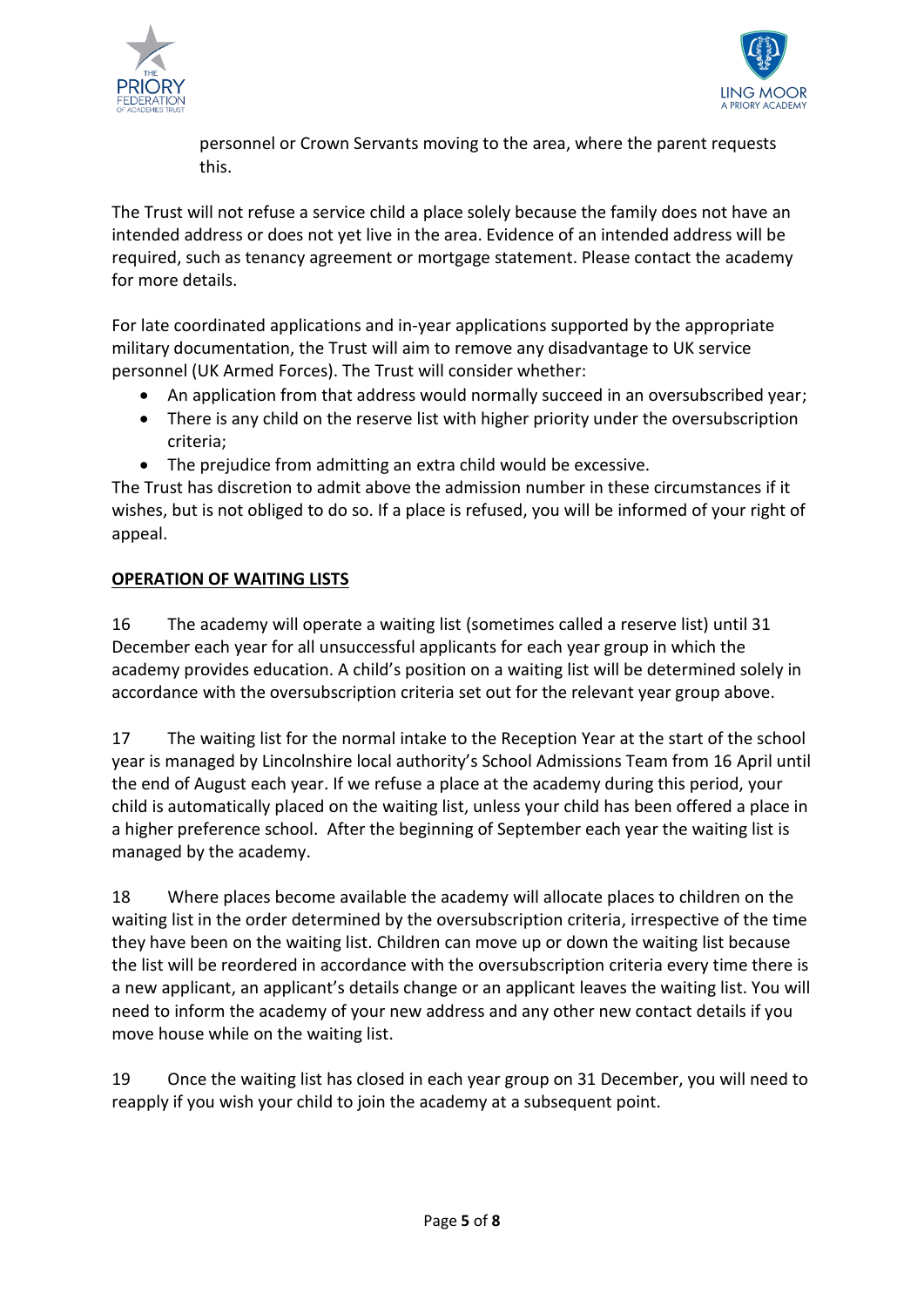



## **RIGHT OF APPEAL**

20 You have the right to appeal to an Independent Appeal Panel if your child is refused a place at the academy in any year group. Parents and carers will be informed of the reason why admission was refused. The appeal panel is set up under the School Admission Appeals Code. Details of how to make an appeal will be provided when a parent is informed of a decision to refuse their child a place at the academy.

## **FAIR ACCESS PROTOCOL**

21 The academy and Trust will participate fully in the Lincolnshire local authority's *Fair Access Protocol*, which makes sure that unplaced children, especially the most vulnerable children, are offered a place at a suitable school as quickly as possible. Children allocated a place under the *Fair Access Protocol* take precedence over those on a waiting list.

## **CONCERNS ABOUT APPLICATIONS**

22 As the admission authority for the academy, the Trust has the right to investigate any concerns it has about an application. The Trust may withdraw an offer of a place if it is found that parents have made a fraudulent claim or provided intentionally misleading information, such as a false address. The Trust reserves the right to check any information provided so it can apply the oversubscription criteria accurately and fairly.

## **DEFINITIONS**

## *Looked after children*

*23 A looked after child is a child who is (a) in the care of a local authority, or (b) being provided with accommodation by a local authority in the exercise of their social services functions (see the definition in Section 22(1) of the Children Act 1989) at the time of making an application to a school.*

*24 Previously looked after children are children who were looked after, but ceased to be so because they were adopted (or became subject to a child arrangements order or special guardianship order), including those children who appear to the Trust to have been in state care outside of England and ceased to be in state care as a result of being adopted. A child is regarded as having been in state care outside of England if they were in the care of or were accommodated by a public authority, a religious organisation, or any other provider of care whose sole or main purpose is to benefit society.*

*25 Previously looked after children includes children who were adopted under the Adoption Act 1976 (see section 12 adoption orders) and children who were adopted under the Adoption and Children Act 2002 (see section 46 adoption orders).* 

*26 Child arrangements orders are defined in section 8 of the Children Act 1989, as amended by section 12 of the Children and Families Act 2014. Child arrangements orders*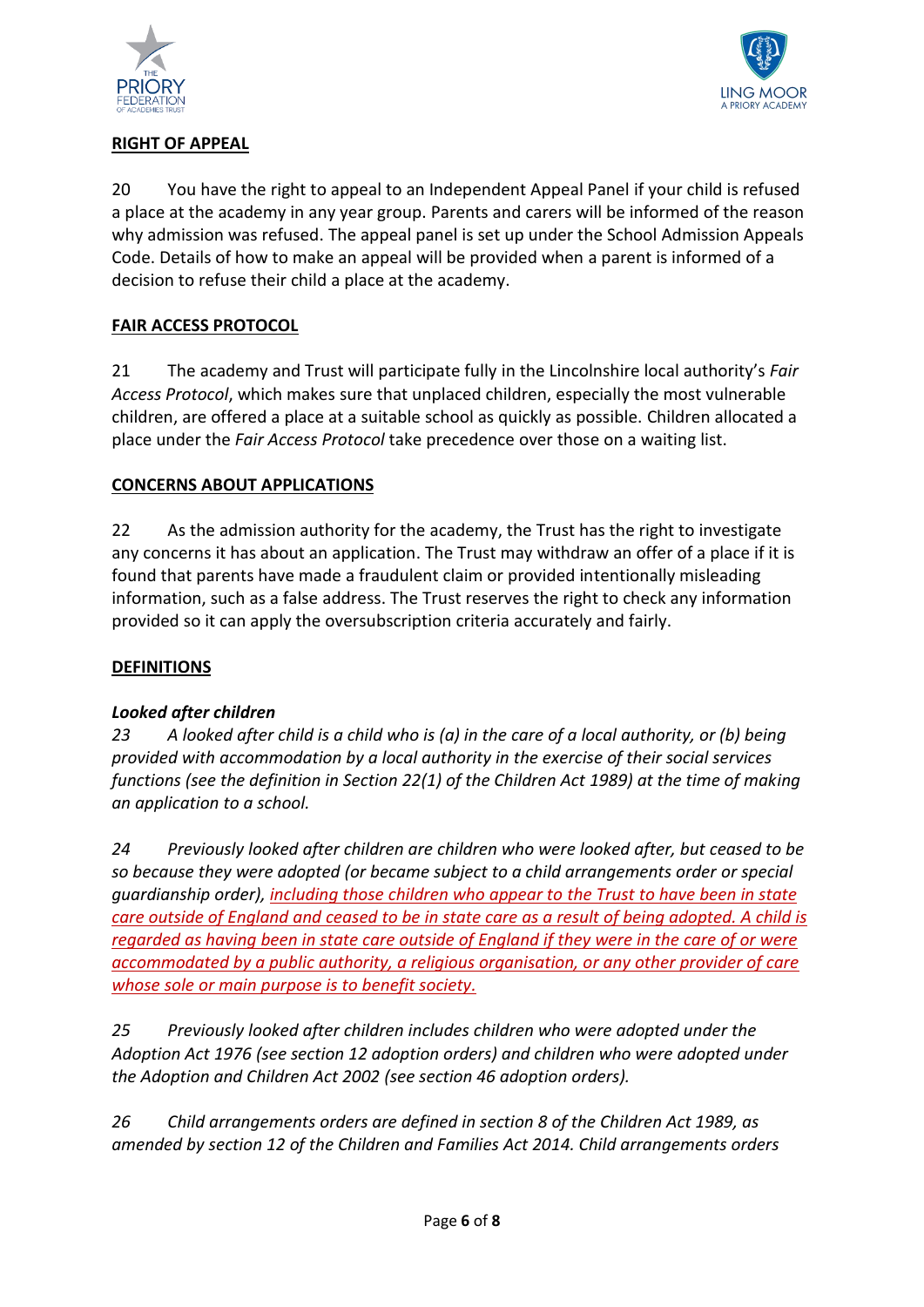



*replace residence orders and any residence order in force prior to 22 April 2014 is deemed to be a child arrangements order.* 

*27 Section 14A of the Children Act 1989 defines a 'special guardianship order' as an order appointing one or more individuals to be a child's special guardian (or special guardians).*

Paragraph 24 above was amended on 12<sup>th</sup> July 2021 to conform to the requirements of the *School Admission Code 2021 in respect of previously looked after children.*

## *Siblings*

- *28 A sibling is defined as:*
	- *a natural brother or sister, whether or not a resident in the same household*
	- *another child normally in residence for the majority (more than 50%) of term time in the household for whom the adult in the household has parental responsibility as defined in the Children Act 1989 (for example, adopted siblings, half-brothers and sisters, step-brothers or sisters, and foster brothers or sisters)*
	- *any child in the household where an adult is defined as a parent for the purposes of section 576 of the Education Act 1996.*

## *The position of twins and siblings in the same year group*

*29 In the case of twins or other children from multiple births and where only one place is available, the applications will be considered together as one application. The academy will then exceed its published admission number, including in infant classes, where it would be an exception to the infant class size limit.*

*30 In the case of more than one sibling not from a multiple birth applying to join the same year group and where only one place is available, the applications will be considered together as one application. The academy will then exceed its published admission number, except in infant classes, where the infant class size limit still applies and only one place would be offered.*

## *Distance*

*31 Distances are measured in a straight line and are calculated to three decimal places (for example 1.543 miles) by the Lincolnshire County Council school admissions team from the Post Office address point of the child's home to the Post Office address point of the academy (the gate at the main entrance on Inns Close, Lincoln). The distance from home to the nearest state-funded school is measured in the same way.*

## *Home address*

*32 This is the address where the child lives for the majority of the school term time with a parent who has parental responsibility as defined in the Children Act 1989 or where an adult in the household is defined as a parent for the purpose of section 576 of the education Act 1996. This could include a person who is not a parent but who has parental responsibility for her or him. It will not usually include other relatives such as grandparents, uncles, aunts*